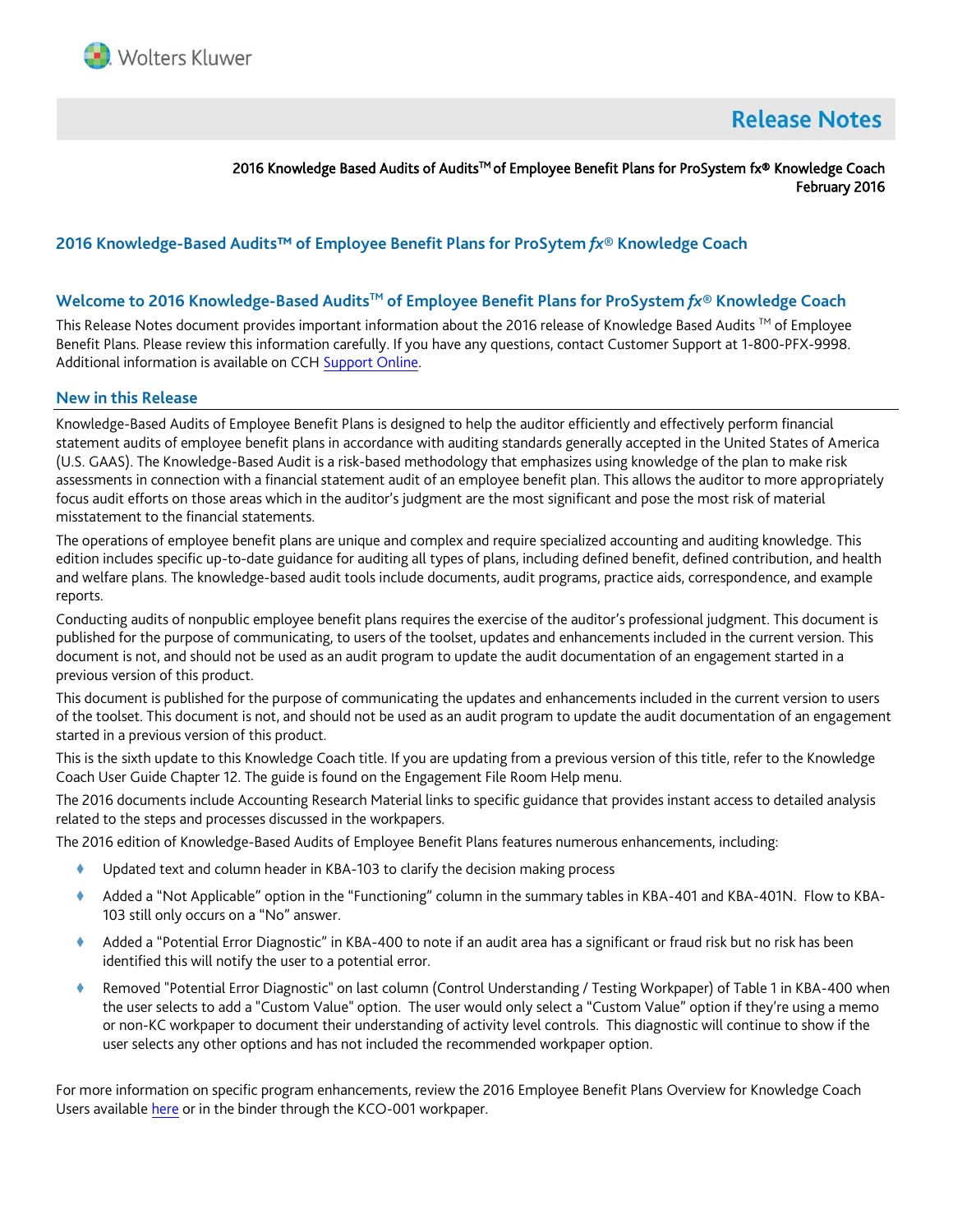In addition, forms and practice aids throughout have been updated to include new examples and tips and, where applicable, to take into account:

New literature, standards, and developments, reflected in the following current audit and accounting guidance:

 FASB Accounting Standards Codification as of December 31, 2015, and through Accounting Standards Update No. through Accounting Standards Update (ASU) No. 2015-17, Income Taxes (Topic 740): Balance Sheet Classification of Deferred Taxes

#### **Additional Information on Knowledge Coach and the KBA Methodology**

Knowledge-Based Audit (KBA) Methodology - Allows the results of one set of procedures to become the input for the next. The key components of the KBA methodology include:

- An Overview that guides auditors through the methodology;
- Knowledge-Based Audit documents, integral to the risk assessment and overall audit processes, which contain steps and procedures required by GAAS;
- Customizable Audit Programs that take auditors through related steps and procedures;
- Practice Aids to help auditors complete steps or processes outlined in the Knowledge-Based Audit documents and Audit Programs;
- Auditor's Reports that provide a variety of sample auditor's opinions on audited financial statements; and
- Correspondence documents that provide sample letters to be used to comply with GAAS requirements and in many other common situations.
- The AICPA's Auditing Standards Board's (ASB) Risk Assessment Standards The practice aids and tools in the 2016 Knowledge-Based Audits of Employee Benefit Plans are designed around the AICPA's risk assessment and clarified standards to assist auditors of employee benefit plans by:
	- Facilitating compliance with GAAS and GAGAS;
	- Encouraging more effective audits through tailored audit programs and comprehensive practice aids;
	- Helping auditors to focus on and respond to identified audit risks; and
	- Enhancing audit documentation.

#### ProSystem fx® Knowledge Coach

- ProSystem fx® Knowledge Coach functionality allows auditors to use the Knowledge-Based-Audit methodology more efficiently by eliminating the need for duplicate entry of the same information, tailoring audit documentation to each particular engagement, and documenting the link between risks identified and procedures performed. AUD-100 Tailoring Question Workpaper is a document in Knowledge Coach that presents engagement-level questions designed to aid in tailoring the engagement documentation to fit each client. Completing the questions helps the auditor avoid duplication and unnecessary workpapers.
- Before you begin your audit, please review the guidance in AUD-101 Overall Audit Program. This workpaper is intended to be your road map through a Knowledge-Based Audit methodology. You should start your audit with AUD-100 Tailoring Question Workpaper and AUD-101 Overall Audit Program.
- Risks can be captured via the Risk Summary task pane from any Knowledge Coach workpaper by the current editor of KBA-502 Summary of Risk Assessments. This allows the user to continuously assess risks during the engagement. Several workpapers prompt the consideration of the presence of risks, but the Risk Summary task pane must be used to document those risks. All documented risks flow to the Risk Summary. To ensure risks show in findings tables, make sure to check the "workpaper identified in" field of the Risk pane.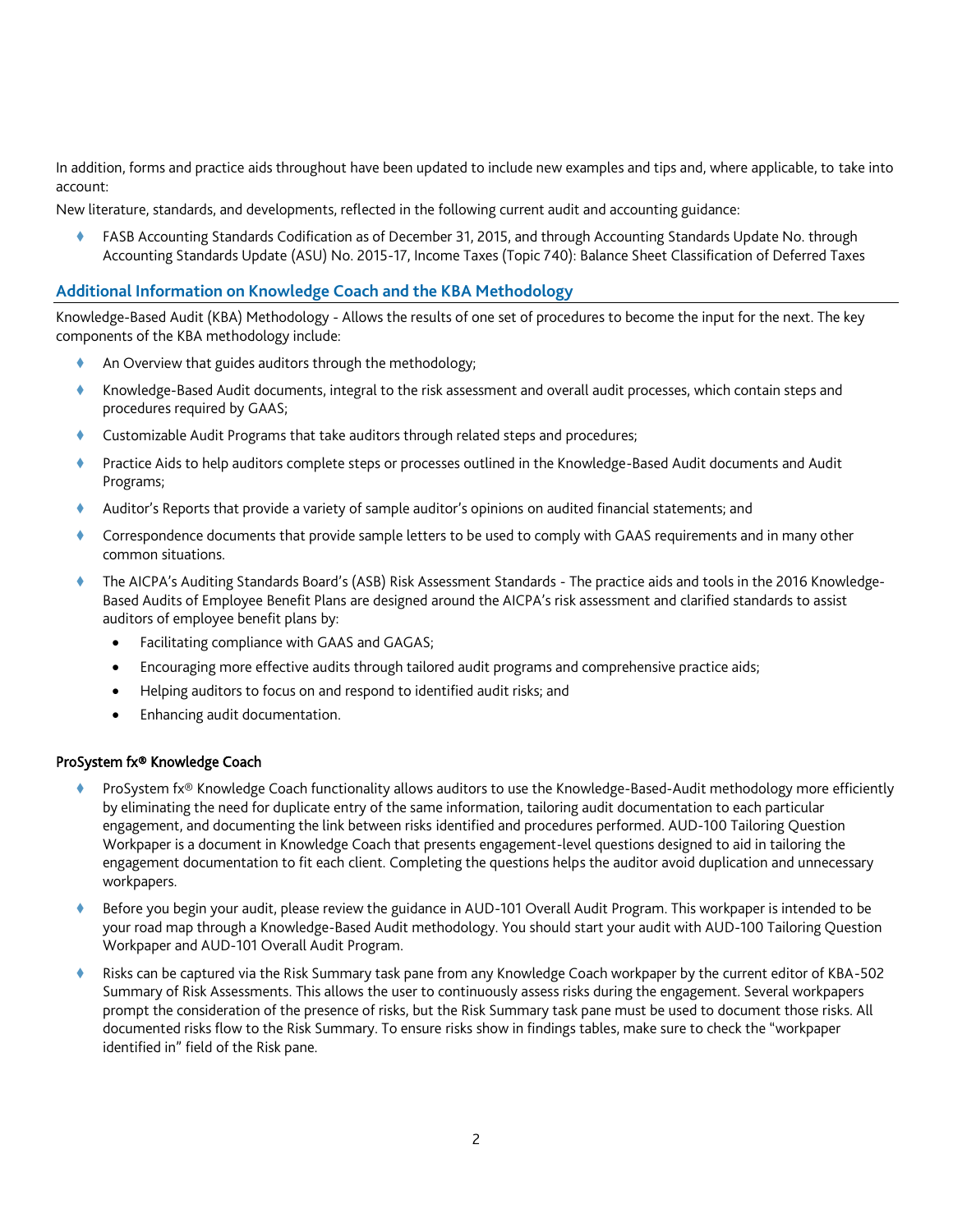- Information Flow helps cut down on the time spent duplicating information across forms. In addition, the flow of consistent information ensures that information and updates to information are not missed between workpapers. Drill-down functionality helps the user navigate quickly to the source of the information, aiding in the review of the audit file.
- Diagnostics help keep track of unresolved issues like unanswered questions, incomplete risks, program steps not linked to risks or relevant assertions, missing workpaper, and more.
- Links to Accounting Research Manager (ARM)-If you subscribe to an ARM library that includes audit content, you can link directly to source material from Resources within Knowledge Coach workpapers. These links have been updated to reference to the accounting standards under the FASB Accounting Standards Codifications and the auditing standards issued by the AICPA. Also, if you subscribe to the Knowledge-Based Audits of Employee Benefit Plans Guide on ARM, you can take advantage of links to the audit guide material from within the Knowledge Coach documents.
- Interpretive Guidance is integrated into each Knowledge Coach template through the Tips view of each new task pane. Informational features include Practice Points, Examples, Optional Workpapers, and Resources to help auditors work more effectively and efficiently. You can also navigate from Resources within a document or the tip pane directly to CCH's Accounting Research Manager and industry audit guides by simply clicking on the Reference.

#### Important Notes

- Make sure to save changes to workpapers before closing the workpaper or the binder to ensure data is correctly updated.
- If your Current Editor Knowledge Coach MS® Word workpapers become read-only or crash, please do the following:
	- o Keep the binder with the affected workpapers open.
	- o Highlight the workpaper in the binder window and go to Tools > Save Knowledge Coach Answers.
- Knowledge Coach cannot be used within the Shared File Room (SFR) feature of Engagement. However, Knowledge Coach workpapers can be shared across team members through check in, check out, workpaper assignment, syncing to the central file room and through peer-to-peer sync in the same way other Engagement workpapers are shared.

## System Requirements

- This title MUST be used with ProSystem *fx* ® Engagement version 7.2, ProSystem *fx*® Knowledge Coach version 2.2, and 2015 Financial Statement Base v4 and higher. If you have not installed the ProSystem fx® Engagement 7.2 and Knowledge 2.2 Update January 2016, ensure that you do so before using this title. If you are upgrading from ProSystem *fx*® Engagement 7.1 or lower please contact Technical Support at 1-800-PFX-9998 for detailed instructions.
- A minimum of 4GB of RAM is required for optimal performance when opening and navigating through ProSystem *fx*® Knowledge Coach workpapers.

#### **Download Instructions**

Download the 2016 Knowledge Based Audits of Employee Benefit Plans from the ProSystem *fx* ®Knowledge Coach Updates section of the ProSystem *fx*® Engagement Support Web site at the following URL: [http://support.cch.com/updates/KnowledgeCoach,](http://support.cch.com/updates/KnowledgeCoach) then select the Knowledge Coach Series and Download file link next to the 2016 Knowledge-Based Audits of Employee Benefit Plans. On some occasions the content package file (.KCP) will download with the extension changed to .ZIP. If this occurs, please change the extension of the downloaded file to KCP using all capital letters.

You must install the 2015 Financial Statement Base v4 title before installing the 2016 Knowledge Based Audits of Employee Benefit Plans.

The Financial Statement Base title is also available at the following link:<http://support.cch.com/updates/KnowledgeCoach>

If you have already installed this title for 2016 Knowledge-Based Audits of Employee Benefit Plans, ensure you have the latest Knowledge Coach Content Update installed.

Important: ProSystem *fx*® Engagement version 7.2 or higher and Knowledge Coach version 2.2 must be installed on the computer in order to install this Knowledge Coach title. Additional requirements include Microsoft® Office 2007, Microsoft® Office 2007 Primary Interop Assemblies (PIA) and Visual Studio® 2005 Tools for the Office Second Edition Runtime, Visual Studio® Tools for Office System Runtime version 3.0, and Visual Studio® Tools for the Office System 3.0 Runtime Service Pack 1., Visual Studio® Tools for Office Runtime 4.0 (VSTOR) (32-bit version for 32-bit OS and 64-bit version for 64-bit OS).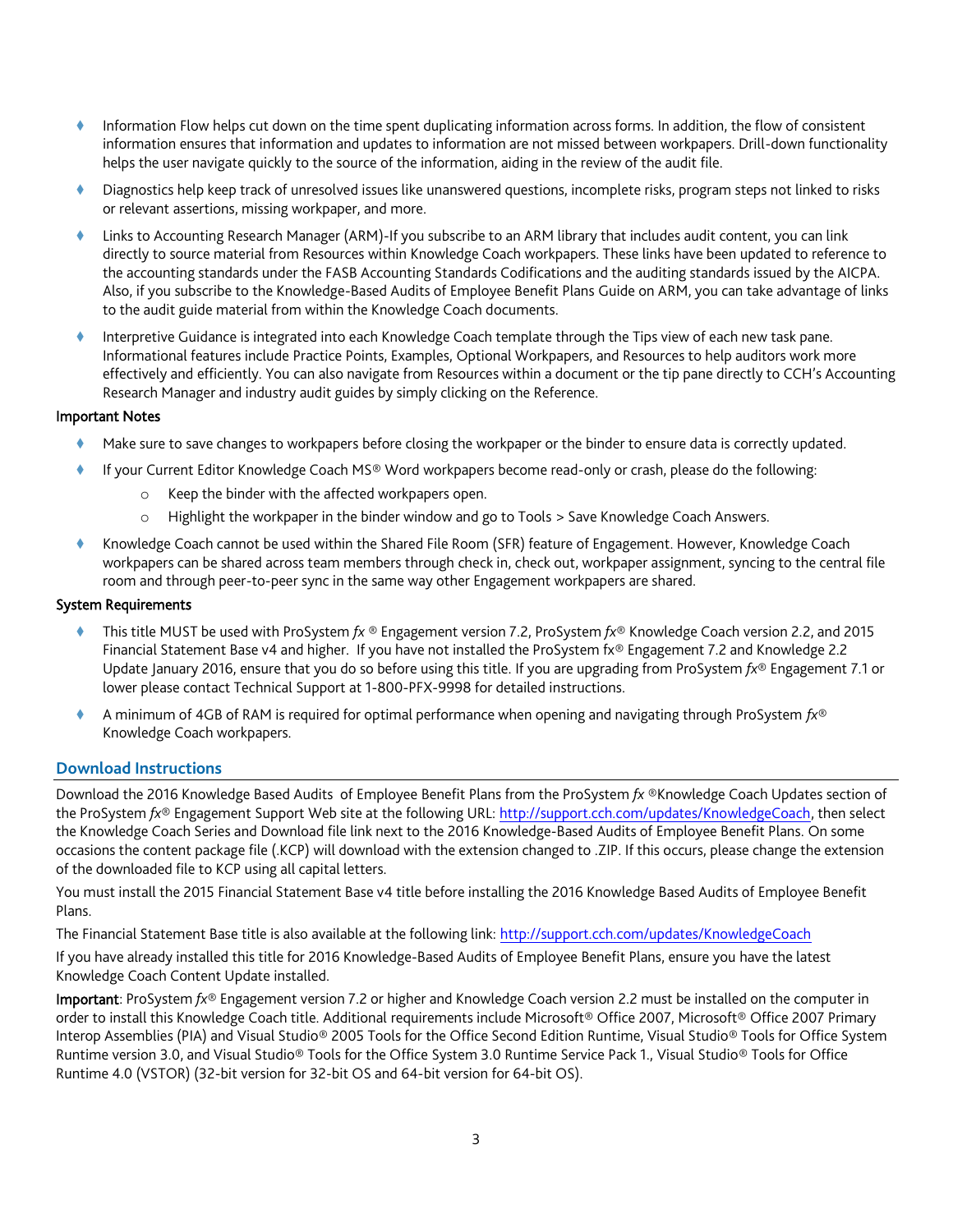The 2016 Knowledge-Based Audits of Employee Benefit Plans (02/25/2016). KCP download is a proprietary file that must be installed from within Engagement. Save this KCP file to a location on your local drive and follow the Installation Instructions included in the Release Bulletin.

## **Installation Instructions**

Once you have downloaded your Knowledge Coach title, you will need to add it to the list of titles within ProSystem *fx* ® Engagement. The only additional system requirement is approximately 75MB of disk space to store your Knowledge Coach Program content files. Please refer to the ProSystem *fx* ® Engagement with Knowledge Coach Release Notes for any other system requirements.

After downloading the 2016 Knowledge Based Audits of Employee Benefit Plans, do the following:

- Launch the ProSystem *fx* ® Engagement Workpaper Management application so that the Local File Room is displayed. Select Tools > Knowledge Coach Titles.
- The Knowledge Coach Titles window will be displayed.
- Choose Add Title.
- Browse to the title package file (\*.KCP) that you previously downloaded from the ProSystem *fx* ® Knowledge Coach Support Web site.
- Choose Open.
- The system will display a progress indicator while the title package is added. You will receive a message that the title has been successfully installed once the process is complete.

Once the title is added, you must release it, so that other staff members in your firm can use it. You may also wish to "unrelease" previous versions of the title.

To unrelease a title:

- Select a version of the KBA Employee Benefit Plan titles.
- Choose Unrelease Title. The date will be removed from the Date released column and staff that do not have the staff group property right to insert unreleased titles will not be able to insert the unreleased titles into a binder.

Note: You can determine this access in the ProSystem *fx*® Engagement Admin module by selecting a staff group and choosing File > Properties > Content "Insert Knowledge Coach workpapers from unreleased titles" option.

To release a title:

- Select one of the Knowledge Coach titles in the list that has been added but is not yet released.
- Choose Release Title. The current date and time will be displayed in the Date released column, and the status will change to "Released."

Note: You must add and assign a Knowledge Coach module as well as the Knowledge Coach title license in the ProSystem *fx* ® Engagement Administrator before using the workpapers.

Important: Once the 2016 Knowledge-Based Audits of Employee Benefit Plan titles have been added and released, they will be automatically deployed to other staff members when they login to the "Office" location, or when they synchronize a binder that contains Knowledge Coach workpapers from this title.

#### **Online Permission Key**

Permission key files may be downloaded from our Web site a[t https://prosystemfxsupport.tax.cchgroup.com/permkey/download.aspx](https://prosystemfxsupport.tax.cchgroup.com/permkey/download.aspx)  or when adding or updating the new licenses within ProSystem *fx*® Engagement with Knowledge Coach version 7.2 and higher. After updating the license file in the ProSystem *fx*® Engagement Admin module, licenses need to be assigned to the staff who will use 2016 Knowledge-Based Audits of Employee Benefit Plans.

If you have not already established a Single Sign-on (SSO) account with Customer Service, we urge you to do so at this time.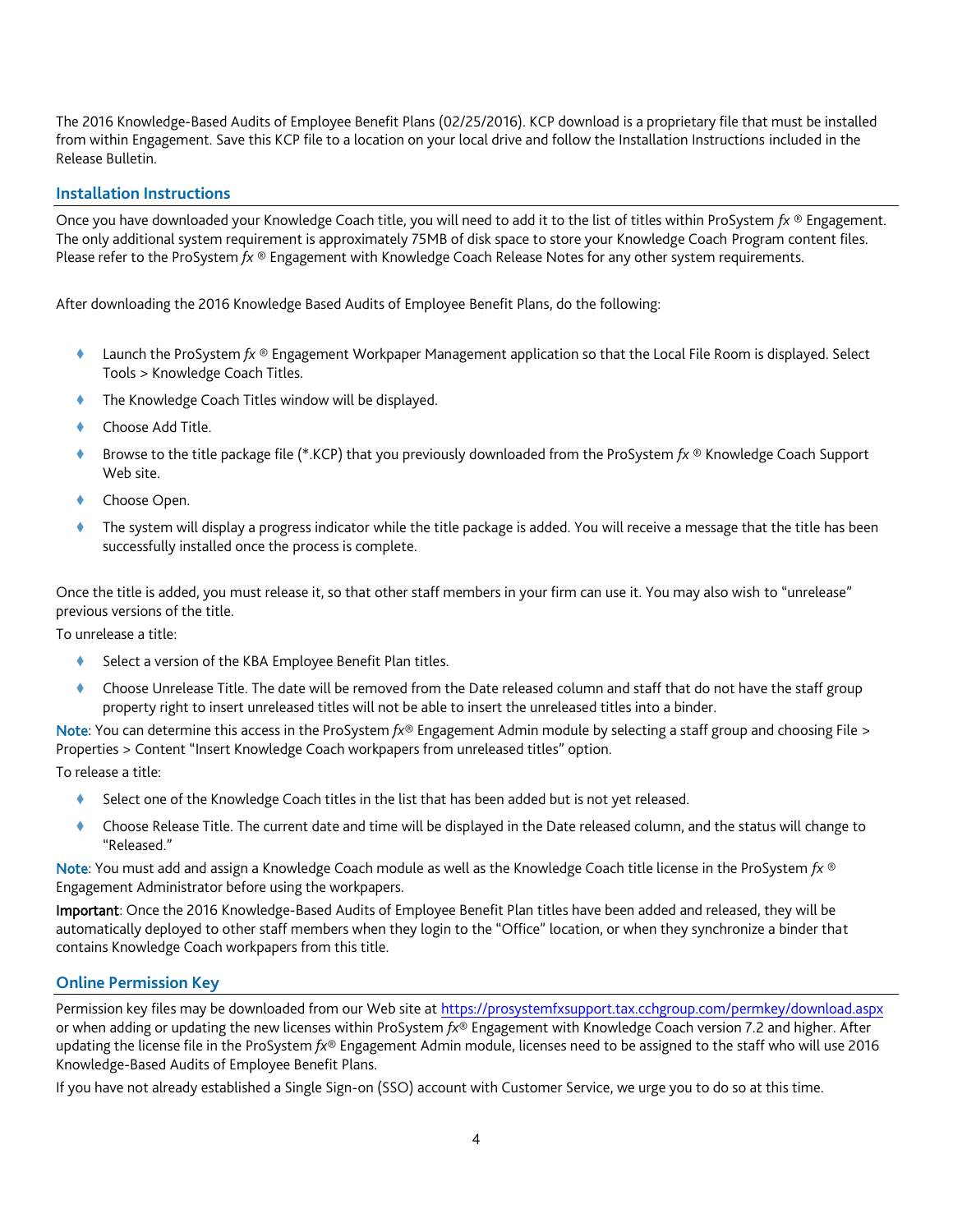Permission keys are no longer generally distributed via floppy diskette. You can choose to continue receiving the diskette by going to <https://prosystemfxsupport.tax.cchgroup.com/service/accountadmin/> , clicking the Firm Administration link, and making the appropriate selection (SSO access is required), or by contacting Customer Service at 1-800-PFX-9998.

## **Accounting Research Manager**

CCH's Accounting Research Manager is the most comprehensive, up-to-date and objective online database of financial reporting literature. It includes all authoritative and proposed accounting, auditing, and SEC literature, plus independent, expert-written interpretive guidance.

Our Weekly Summary email newsletter highlights the key developments of the week, giving you assurance that you have the most current information. It provides links to new FASB, AICPA, SEC, EITF, and IASB authoritative and proposal-stage literature, plus guidance from financial reporting experts.

Our team of content experts updates the system on a daily basis, so you can stay as current as possible. What's more, our experts attend critical, standard-setting meetings and summarize the results for you, which means you'll learn of newly released literature and deliberations of current financial reporting projects as soon as they occur! Plus, you'll benefit from their easy-to-understand technical translations. Our expert's interpretations clearly lay out what the rules mean from your perspective.

Also available in the Knowledge-Based Audits of Employee Benefit Plans title, a guide that helps you comply with the most recent professional standards and guidance for the conduct of compilations and reviews and to integrate the use of practice aids, tools, and other resources with its guidance. This publication supplements and complements the Knowledge-Based documents that are available in Knowledge Coach.

With Accounting Research Manager, you maximize the efficiency of your research time, while enhancing your results. Learn more about our content, our experts, and how you can request your free trial by visiting [http://www.accountingresearchmanager.com.](http://www.accountingresearchmanager.com/) You can also access the Accounting Research Manager Web site by selecting the item in ProSystem *fx* ® Engagement from the Guidance tab on the Shortcuts bar in the Binder window.

Reference to Accounting Research Manager (ARM) – If you subscribe to an ARM library that includes employee benefit plan content, you can link directly to source material from Resources within Knowledge Coach documents. These links have been updated to refer to the accounting standards under the FASB Accounting Standards Codifications. Also, if you subscribe to the Knowledge-Based Audits of Employee Benefit Plans Guide on ARM, you can take advantage of references to the guide material from within the Knowledge Coach documents.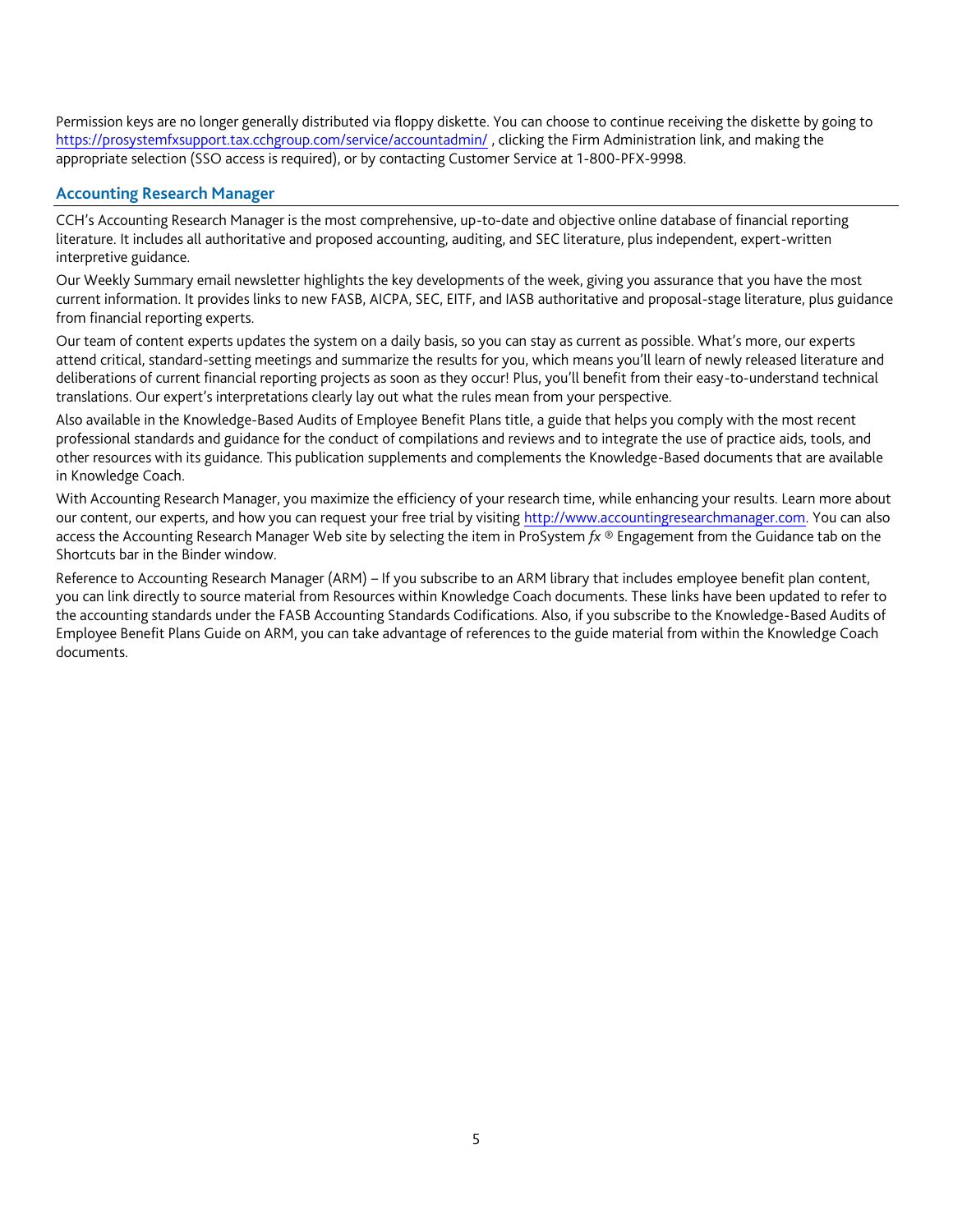## **Using Your Knowledge Coach Content**

To use your Knowledge Coach Workpaper Templates, open a binder in ProSystem *fx*® Engagement, select the workpaper tab into which you would like to insert the workpaper, and select New Knowledge Coach Workpaper from the toolbar or File menu. The New Knowledge Coach Workpaper dialog appears (Figure 1).

Select the New Knowledge Coach Title with the content you would like to use. You can only select titles you have installed. The information displayed changes to reflect the workpaper organization available for the selected title. Select the Knowledge Coach Workpaper Templates to insert into your binder and click OK. The Selected Workpaper Properties dialog appears. Each workpaper name is automatically loaded into the Name field. Add a workpaper index in the Index field and make any Name modifications you desire. You can also modify the tab location or the roll forward settings for each workpaper. Then click OK. The integrated Knowledge Coach workpaper is now inserted into your engagement binder. For more information on how to use Knowledge Coach workpapers in your binder, see the Knowledge Coach User Guide.

| ×<br>New Knowledge Coach Workpaper                                                                                                                                                                                                                                                                                                                                                                                                                                                                                                                                                                                                |                                                                                                                               |
|-----------------------------------------------------------------------------------------------------------------------------------------------------------------------------------------------------------------------------------------------------------------------------------------------------------------------------------------------------------------------------------------------------------------------------------------------------------------------------------------------------------------------------------------------------------------------------------------------------------------------------------|-------------------------------------------------------------------------------------------------------------------------------|
| Industry: 2016 KBA Employee Benefit Plans<br>Add Independent Workpapers without Foundation Workpapers<br>000-Resources<br>$\overline{+}\cdot$<br>100-The Communications Hub<br>田<br>200-Pre-Engagement Procedures<br>国<br>300-Risk Assessment-Understanding the Plan & Environment<br>田<br>400-Risk Assessment-Design of Internal Controls<br>田<br>500-Assessing Risk of Material Misstatement<br>⊞⊹I✔<br>600-Audit Procedures-Response to Assessed Risks<br>÷<br>700-Audit Procedures-Tests of Internal Controls<br>Œŀ<br>800-Audit Procedures-Substantive Tests<br>审<br>900-Evaluating, Concluding & Reporting Procedures<br>Œŀ | -1<br>∙≊ิ<br>v<br>Details of selected workpaper<br>Highlight a workpaper or select<br>a workpaper check box to see<br>details |
| OK                                                                                                                                                                                                                                                                                                                                                                                                                                                                                                                                                                                                                                | Cancel<br>Help                                                                                                                |

Figure 1 - New Knowledge Coach Workpaper